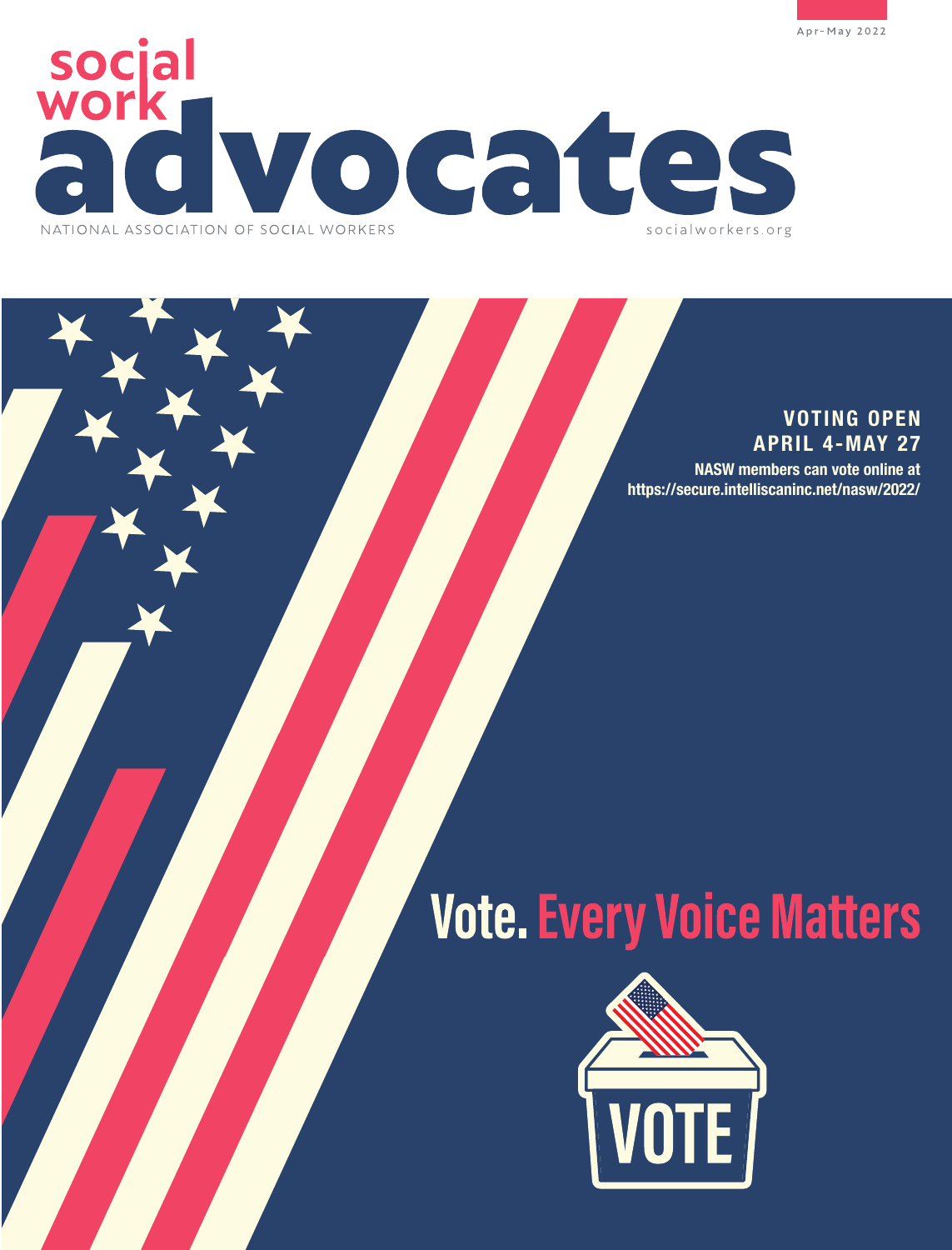### **NASW 2022 NATIONAL ELECTION SLATE**

**The National Committee on Nominations and Leadership Identification (NCNLI) is pleased to present the slate of candidates for the NASW Board and NCNLI positions that will become vacant as of June 30, 2022. Candidate bios can be found at [socialworkers.org/About/Governance/National-Elections/2022-NASW-National-Election-Slate](https://www.socialworkers.org/About/Governance/National-Elections/2022-NASW-National-Election-Slate)**

### PRESIDENT-ELECT



#### **Yvonne Chase**

Yvonne Chase is Associate Professor at the University of Alaska, Anchorage. She received her PhD from Norfolk State University and her MSW from Howard University. Her extensive leadership

experience at the NASW chapter and national levels included: president of the Alaska chapter, member of the boards of NASW and the NASW Assurance Services, Inc., chair of the NASW National Committee on Inquiry and the Task Force on Professional Review; member of the NASW Foundation Gosnell Memorial Scholarship Panel and the NASW Competence Certification Commission renamed the Credentialing Committee. Currently she serves as board member & treasurer, NASW Assurance Services, Inc. Organizational affiliations include the Council on Social Work Education (CSWE), Global Alliance for Behavioral Health and Social Justice (Formerly American Orthopsychiatry Association), and editorial board for the Journal of Child Abuse & Neglect. Chase has obtained the LCSW in the State of Alaska and holds NASW's ACSW credential.

Platform Statement: As a member of NASW for over 30 years, a former member of the NASW Board of Directors, and a Social Work Pioneer, it is my honor to be considered for the President-Elect position. Many changes have occurred over the years, and a stronger, more progressive Association emerges every time. NASW has influence and responsibilities at the state, national and international levels. Its position as a national and global leader is key to social workers in many countries around the world. The state chapters and territories play a critical role in the success and longevity of the Association and the social work profession. The death of George Floyd, the attack on voting rights, the threat to the continued existence of affirmative action, and the oppression of underrepresented populations, call for our continued attention, advocacy, and action. If elected, I will continue the work in progress, while advocating for innovations that will enhance and equip the profession for future challenges.



#### **Karen Bullock**

Karen Bullock is Professor and chief executive officer (as Head) of the School of Social Work at North Carolina State University. She earned a PhD in Sociology and Social Work from Boston

University, a master's degree (MS) in Social Work from Columbia University in New York City and a Bachelor of Social Work degree from North Carolina State University. A member of NASW for over 30 years, Bullock has served in major NASW leadership positions including: vice president and president of the NASW CT chapter board; chair of the Mental Health Specialty Practice Committee and the National Committee on Racial and Ethnic Diversity. She is a licensed clinical social worker with more than three decades of direct social work practice experience in outpatient and inpatient settings. She is a nationally recognized expert in mental health practice with older adults, hospice, and palliative care. She is the recipient of numerous awards and honors. Her leadership promotes social justice, diversity, and equity.

Platform Statement: I have dedicated my professional life to serving NASW and have done so proudly, with integrity and honor. I have enjoyed my ongoing volunteerism with NASW; working to improve and promote racial and social justice with members, staff, and other constituents. I am a licensed clinical social worker, educator, researcher, and scholar in health equity, primarily with older adults, families, and communities. As a Black woman, a first-generation, non-traditional college student, proficient Spanish language speaker, I have spent my social work career working in Black and Latino communities with older adults and their families. If elected President Elect, I will use my culturally-informed knowledge, skills and community-based relationships to advance the mission, vision and goals of NASW to meet the needs of its diverse membership and communities that we serve. I will continue the work of bolstering efforts to expand the professional growth and development opportunities of NASW members, create and maintain professional standards and advance equity and social policies.

\*\*\*\*\*\*\*\*\*

\*\*\*\*\*\*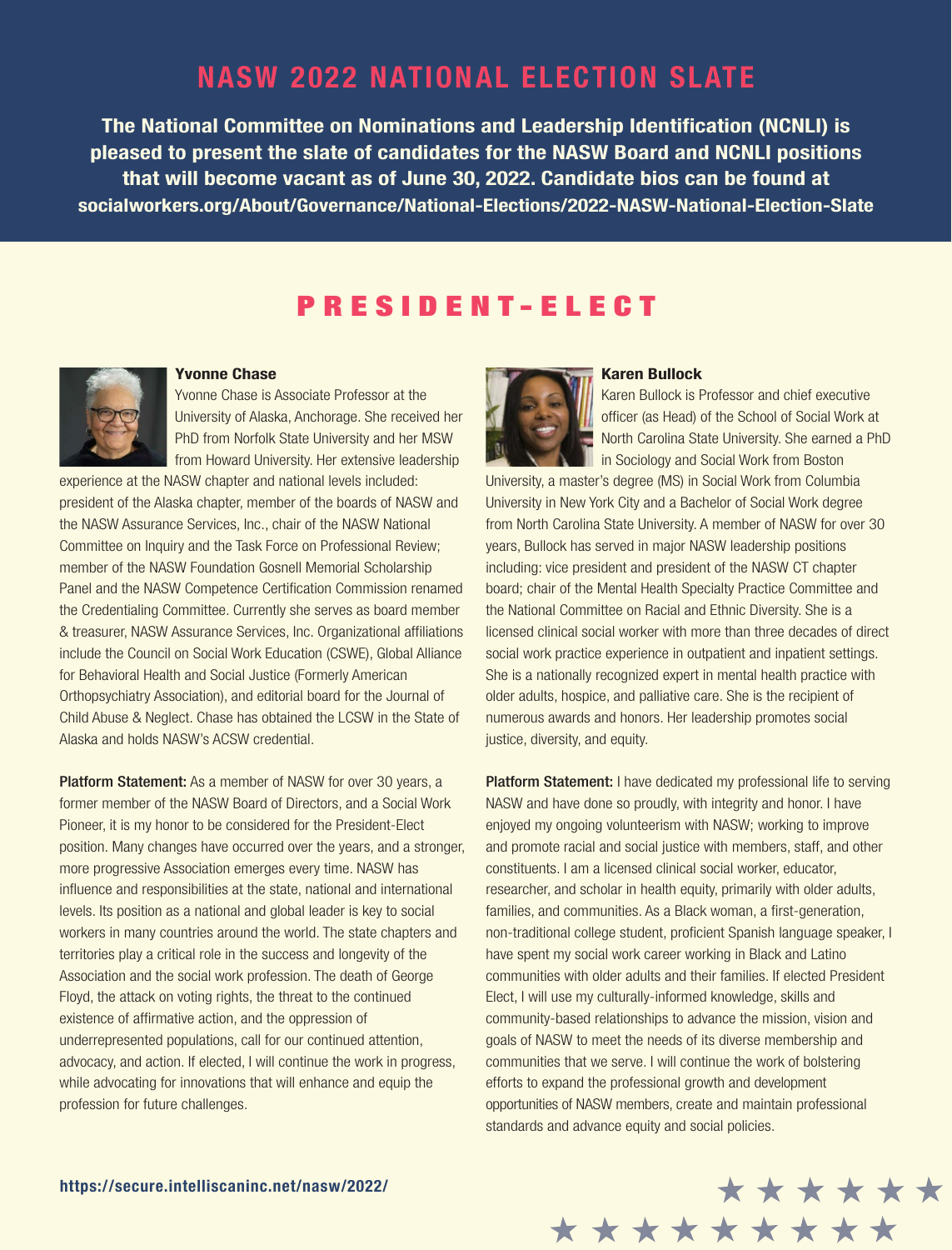### **SECRETARY**



#### **Debra Fromm Faria**

Debra Fromm Faria, LCSW, earned her MSW from Syracuse University. She is Clinical Associate Professor at SUNY Brockport where she coordinates MSW Field Education and

graduate certificate program in gerontological social work. Faria has been project director for federal, state and foundation-funded training grants focusing on child welfare, mental health and gerontological social work. She completed a three-year term as NASW Board Region III Director in June 2021. At the NYS Chapter level, she served as President, President- Elect, Vice President and Board Member-at-Large. She also served as a delegate to four Delegate Assemblies. She is a recipient of the NASW-NYS Genesee Valley Division Social Worker of the Year award. Faria serves on the CSWE Commission on Accreditation, NASW Finance Committee and on the Boards of the State Society on Aging of NY and Linkages of Rochester. Her clinical practice is in gerontological and medical social work.

Platform Statement: While our profession faces many challenges, we also have opportunities to promote social and political actions congruent with our ethical principles to address disparities, racial injustice and promote equity and justice. As Region III Director, I participated in board decisions to strengthen NASW's policies on diversity, equity, and inclusion. While serving as Chair of the National Committee on Women's Issues, the committee monitored NASW's member and coalition activities in as assisting children and families separated at the border; reauthorization of VAWA strategies; and advocacy for the inclusion of cultural humility into our *Code of Ethics*. I think my ability to engage with practice and policy issues across a broad professional spectrum, along with a record of successful leadership roles, prepares me for the office of Secretary. If elected, I would be honored to serve and to work collaboratively with NASW leadership, members, and staff as we continue to address the challenges and opportunities before us.



#### **Robin Arndt**

Robin G. Arndt, MSW, LSW, is Coordinator of Field and Continuing Education as well as Interim Co-Director of Student Services at the University **Example 15 Of Hawaii at Manoa's Thompson School of** 

Social Work & Public Health. He received his bachelor's and master's degrees from the University of Wisconsin – Madison. Robin is an active member of the NASW Hawaii Chapter where he previously served as Chapter President. He is on the Commission for Membership and Professional Development with the Council on Social Work Education and is past chair of the Hawaii Interprofessional Education Committee at the University of Hawaii. Arndt is completing a three-year term as the NASW Board Director from Region XII and is a member of the Executive Committee and the Member and Chapter Relations Committee. His interests include technology in practice and education; lifelong learning and professional development/competency; values, ethics, and reflective practice; leadership; and interprofessional education.

**Platform Statement:** Thank you for considering me for the position of Secretary of the NASW Board of Directors. Having served in various leadership roles, including as president of the Hawaii Chapter and as the NASW Director from Region XII, I will use the relationships cultivated and the knowledge gained to represent the current needs of the profession, while challenging the Association to be more agile and responsive to membership. We must resolve licensure by endorsement, stay steadfast in our commitment to social justice, and engage in political action including protecting voting rights and ensuring the voice of the profession is represented at all levels. This requires collaboration and innovation as we tackle the challenges before us. I humbly ask for your support and if elected, I will carry out the duties of the position, improve communication, and ensure transparency and accuracy of the Association's records. Thank you for your consideration.

\*\*\*\*\*\*

\*\*\*\*\*\*\*\*\*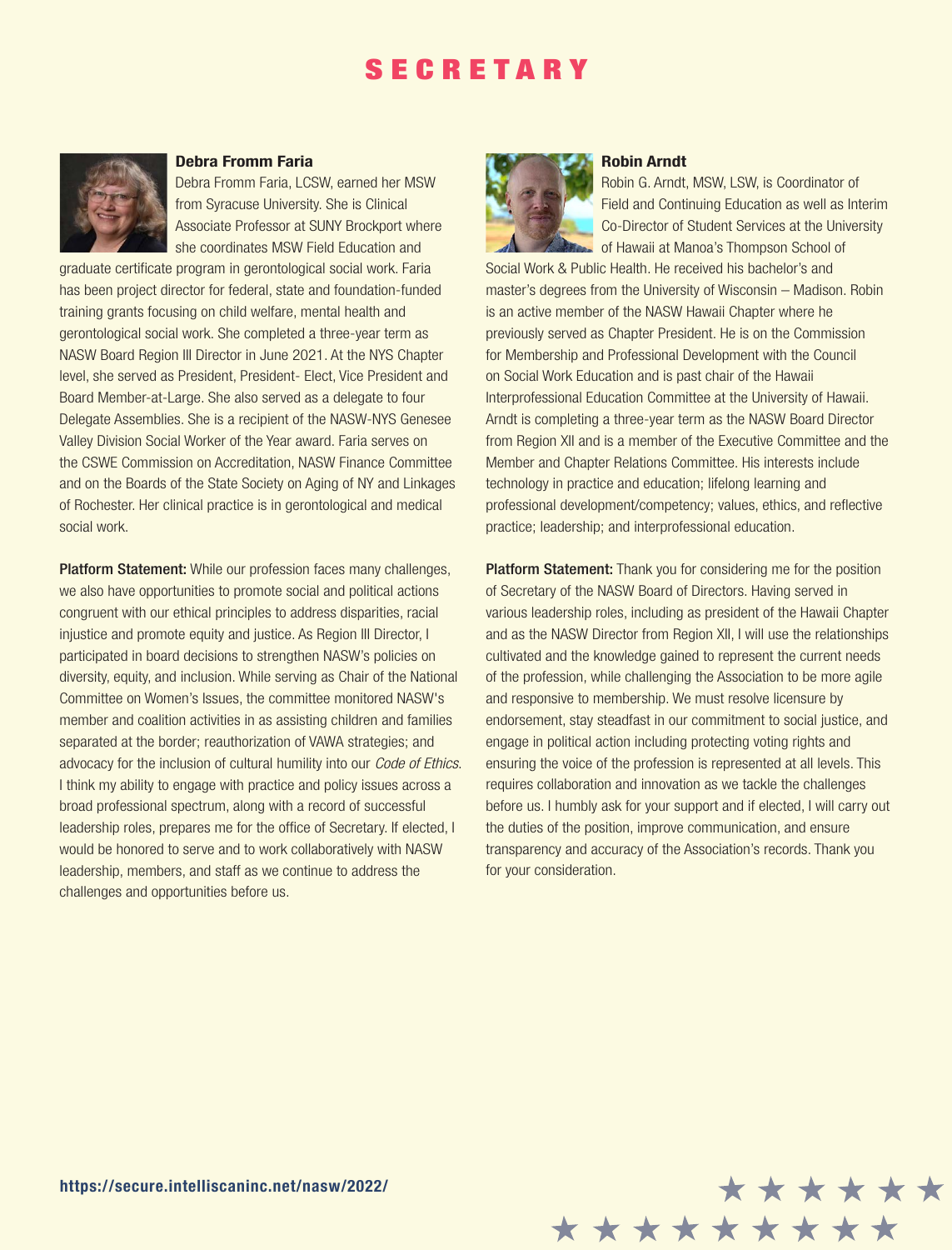### MEMBER-AT-LARGE



#### **Sylvester "Jim" Bowie**

Sylvester "Jim" Bowie, Professor Emeritus, earned his BSW and MSW degrees from California State University, Sacramento (CSUS) and a Doctorate in Education from the University

of San Francisco. His social work experiences include private and public agencies; emergency response, reunification and adoptions. He worked for the Federal Title IV-E Stipend Program at CSUS, as a liaison and coordinator. He joined the CSUS faculty in 2001 and served in many capacities including vice chair and chair of the Faculty Senate, director of the BSW program, and chair of the Faculty Council in the Division of Social Work. He has served as chair and board member of the Center for African Peace and Conflict Resolution (CAPCR) on the CSUS campus. Bowie retired from CSUS in 2021. He has served NASW California Chapter as 1st Vice President and President of the board, and on various sub-committees including CalPace. Bowie serves on the National Audit Committee.

Platform Statement: I am a Social Work Professor (Emeritus), and I am interested in serving on the NASW Board of Directors. My background and experience have prepared me for such service and with the time, interest, qualification, and abilities, I would be an asset to our organization. If elected, I would bring a perspective to the board that reflects the diversity that is beneficial to organizations such as NASW. I would work to strengthen and support the chapters and organization's leadership by clearly communicating the intent of the organization's decisions, policies, and practices. As an immigrant, leader, educator, committed social justice warrior and an avowed anti-racist, I would bring these perspectives to the NASW Board.

My leadership style is best described as collaborative and transformative. If given the opportunity to serve the NASW Board, it is my commitment to be effective, supportive, and engaging in the service to our members and organization.



#### **Warren Graham**

Warren Graham is Assistant Dean of Field Education and Clinical Assistant Professor at SUNY Stony Brook, where he chairs the Field Education Committee and co-chairs the

Curriculum Committee and Committee on Professionalism. He received his MSW from Fordham University, a BA in Psychology from SUNY at Old Westbury College and is a PhD candidate at Adelphi University where he serves on the Social Justice Committee and Doctoral Program Student Advisory Board. For almost two decades, Graham has been an educator and clinician. As an advocate for social justice and human rights, he co-authored publications that address the need for inclusive human rights considerations in the pursuit of social justice. Warren serves on the NASW-NYS Diversity Committee and NASW Social Work in the Courts Specialty Practice Section. Past service included: Delegate to the Assembly, Nassau Division Director, NYS Program Committee, and Advocacy and Governmental Relations Committees.

Platform Statement: My experiences with the Association have helped shape my understanding of the Association's responsibilities and contributions to the field. Those contributions include leveraging administrative, clinical, and direct practice experiences over 18 years, to serve at the local and national levels. As Assistant Dean of Field Education, my role allows me to integrate policy, practice, and external relations to further student learning. I would like to highlight the relevance of field education by deepening linkages between students, schools, chapters and national. We have a unique opportunity in this social climate to develop linkages and create opportunities to enhance the next generation of social workers' learning. To do so, we must reimagine the relevance of field education, collaboration, and change. As an agent of social change, I would also like to facilitate increased diversity and equity conversations to promote social justice and advocacy in a human rights framework.

\*\*\*\*\*\*

\*\*\*\*\*\*\*\*\*

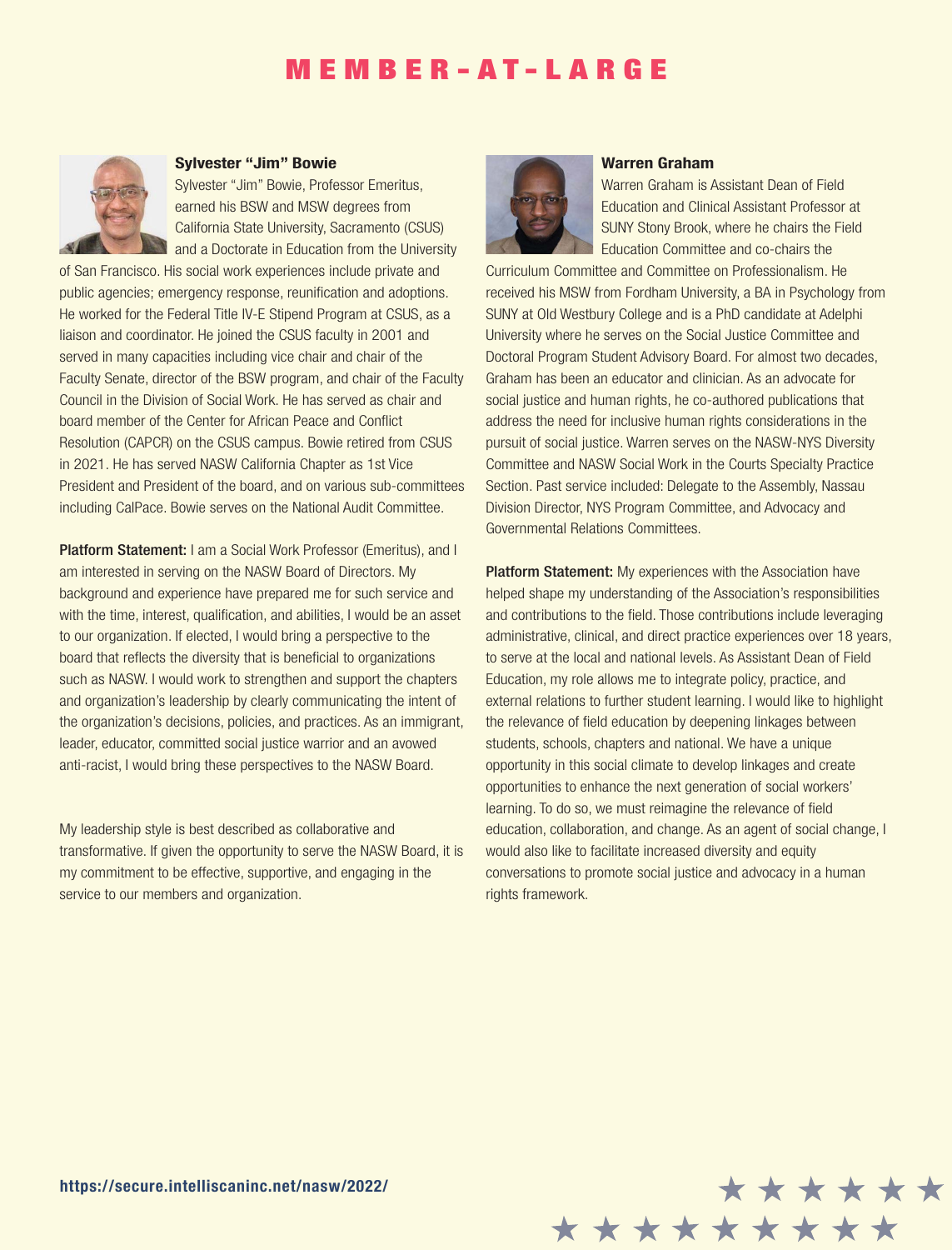### MSW STUDENT MEMBER



#### **Angela Medrano**

Angela Medrano (she/her) lives in unceded Tongva/Gabrieleño land. She is an MSW student at the UCLA Luskin Social Welfare Department, works as a suicide prevention crisis counselor at

Didi Hirsch Mental Health Services, and interns as a domestic violence and sexual assault prevention advocate at the Center for the Pacific Asian Family. Previously, she worked as a geriatric care manager at Special Service for Groups - SILVER. Prior to entering the social welfare field, Medrano worked at the Los Angeles County Museum of Art and Dallas Museum of Art facilitating inclusive art museum experiences for K-12 students to foster critical cross-cultural discoveries and visual literacy. Medrano served as volunteer board member and Treasurer of the Museum Educators of Southern California where her time was dedicated to fiduciary responsibilities as well as co-producing the 2019 annual professional development conference, Racial Equity and Museums: Creating Structures of Sustained Support for People of Color.

Platform Statement: What excites me most about my candidacy is the possibility of celebrating, empowering, and advocating for the student members of the Association - student social workers who do these same deeds for so many others. Amidst this tumultuous time (read: racism, public health crisis, and increasing inequities), I am humbled and grateful for the opportunity to serve as a liaison between students, schools, chapters and national whose values are rooted in social justice, and more critically, against systems of oppression. My experiences as a crisis counselor, art museum educator, and non-profit administrator indicate that I will be an accountable and passionate board member if elected. I am thrilled to have the opportunity to turn dialogue into action as the potential MSW Student Board Member of the National Association of Social Workers.



#### **Aimee Senise Conners**

Aimee Senise Conners is an MSW student, enrolled in her program of study at SUNY Brockport. In 1998, she earned a bachelor's degree in Brain and Cognitive Science and

Philosophy at the University of Rochester. Since then, she has been a full-time yoga teacher. Currently, she is involved in field work at the University of Rochester Counseling Center, seeing a range of students from undergraduate through medical school. Her goal is to practice clinical social work blending the somatics of yoga and meditation with evidence-based practices in treating complex trauma. She is a member of Omicron Kappa Delta honor society. Her goal is to work with NASW to advocate for all social work students, but especially those who have barriers or experience disenfranchisement due to socio-economic factors, race, or identity.

Platform Statement: I am qualified for the NASW Board MSW student member position because of my close affiliation with my graduate program and its students. I work as a graduate assistant in Facility Operations, serving my fellow students' needs at our satellite campus location. I hear their concerns, struggles, values, and priorities. I am fair and equitable and understand how to represent the views of groups and interests, even those I do not share personally. I have come to this level of understanding through my volunteer work in my local school district PTSA where I have held leadership roles for the past six years. I look forward to bringing matters to the NASW that will materially help students gain entry to this profession – firstly, considering the pricing of the licensing exam and further examining how dues affect those with lesser or limited means. Please support my candidacy by voting for me.

\*\*\*\*\*\*

\*\*\*\*\*\*\*\*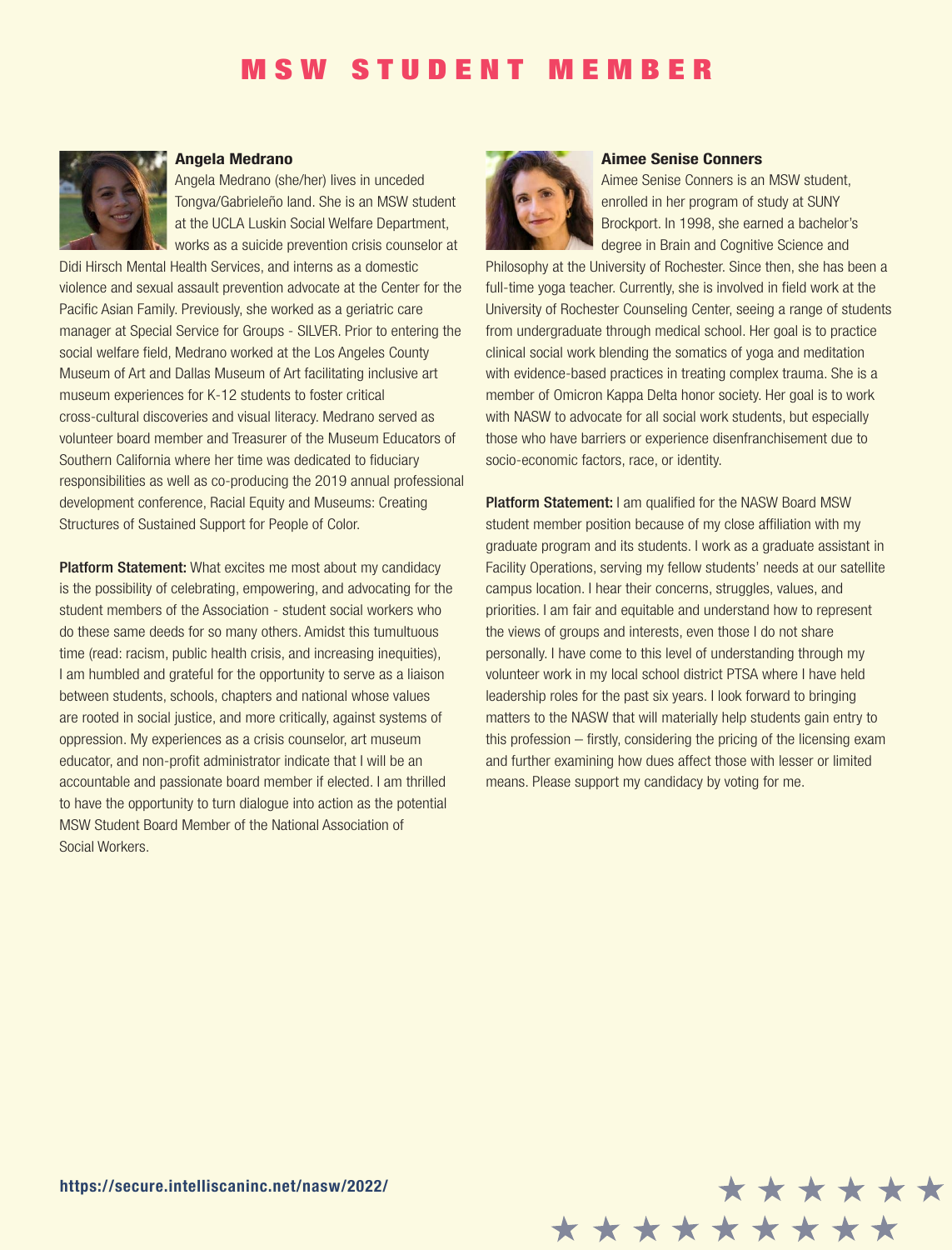### DIRECTOR - REGION



#### **Quincy Dinnerson**

Quincy Dinnerson earned a BSW from North Carolina Agricultural and Technical State University, a MSW from the University of Illinois, Urbana – Champaign, and a DSW from the

University of St. Thomas - St. Catherine University. He is a Licensed Master Social Worker (LMSW), Qualified mental health professional-child (QMPH-C), and Academy of Certified Social Workers (ACSW). His social work practice experience includes school social work, mental health, social work administration, program planning and community-based advocacy. His research agenda centers on African American men in social work, social work curriculum and instruction, school social work, mental health, substance abuse and Historical Black Colleges and Universities. His organizational affiliations include Council on Social Work Education, North American Network of Field Education Directors, North Carolina School Social Work Association and Kappa Alpha Psi Fraternity Incorporated. Dinnerson embraces the motto, "To achieve in every field of human endeavor."

Platform Statement: In the current climate of civil unrest and attacks on black intelligence, I am excited to belong to a profession committed to diversity, equity, and inclusion as well as antiracist practices. Utilizing advocacy and macro expertise, social workers are the beacon of light for hope. In this current digital age, it is imperative that NASW leadership keep a pulse on the ever-changing society to create opportunities that are essential for engaging social work students. NASW provides a platform for social workers to have a voice in creating agendas that include social justice actions, clinical services, and advances in research. My motivation for wanting to serve as the NASW Board Director for Region V centers on my belief and understanding of the shoulders I stand on and the torch I carry, which require active participation, to provide a voice to the voiceless as I engage and participate collaboratively to effect change. Thank you for your support.



#### **Alice Kay Locklear**

Alice Kay Locklear is Associate Professor of Social Work at the University of North Carolina - Pembroke and is the first/only Native American female in the department to hold a PhD. She

earned her PhD from Capella University, MSW from East Carolina University and BSW at UNC-Pembroke. Locklear is dedicated to the ethical practice of social and community health and wellbeing. Her organizational affiliations include Council on Social Work Education, Society for Social Work Research, Phi Alpha (Advisor), the National Association of Professional Women, and the International Women's Leadership Association. She is a contributing author of NASW's Social Work Speaks (12th edition). Locklear is enthusiastic about working with diverse populations bringing minority perspective of oppression, social injustices, and disparities. She is a 'Keeper of the Land' and is committed to advocacy, health, and well-being.

Platform Statement: As an appointed member of the NASW Board of Directors, Director, Region V, I seek your support for election. My experience as an Indigenous woman committed to listening to diverse perspectives, and providing instrumental leadership, will be an asset to the Board. I bring over 20 years of social work experience in multi-faceted settings and over 15 years in academia at the University of North Carolina-Pembroke. My vision is to address the challenges, necessity for collaborative engagement, and strategic planning to elevate ethical practices. Serving on NASW's National Committee on Racial and Ethnic Diversity, mindfulness to potential effects on people of color is essential. Advocacy for cultural competence in the revised NASW Code of Ethics is an example. I am a contributing author to NASW Social Work Speaks (12th ed.), NASW-NC LPU Advisor, and served on the Council on Social Work Education's national nominating committee. I am devoted to you in service on the NASW Board and appreciate your support.

\*\*\*\*\*\*

\*\*\*\*\*\*\*\*\*

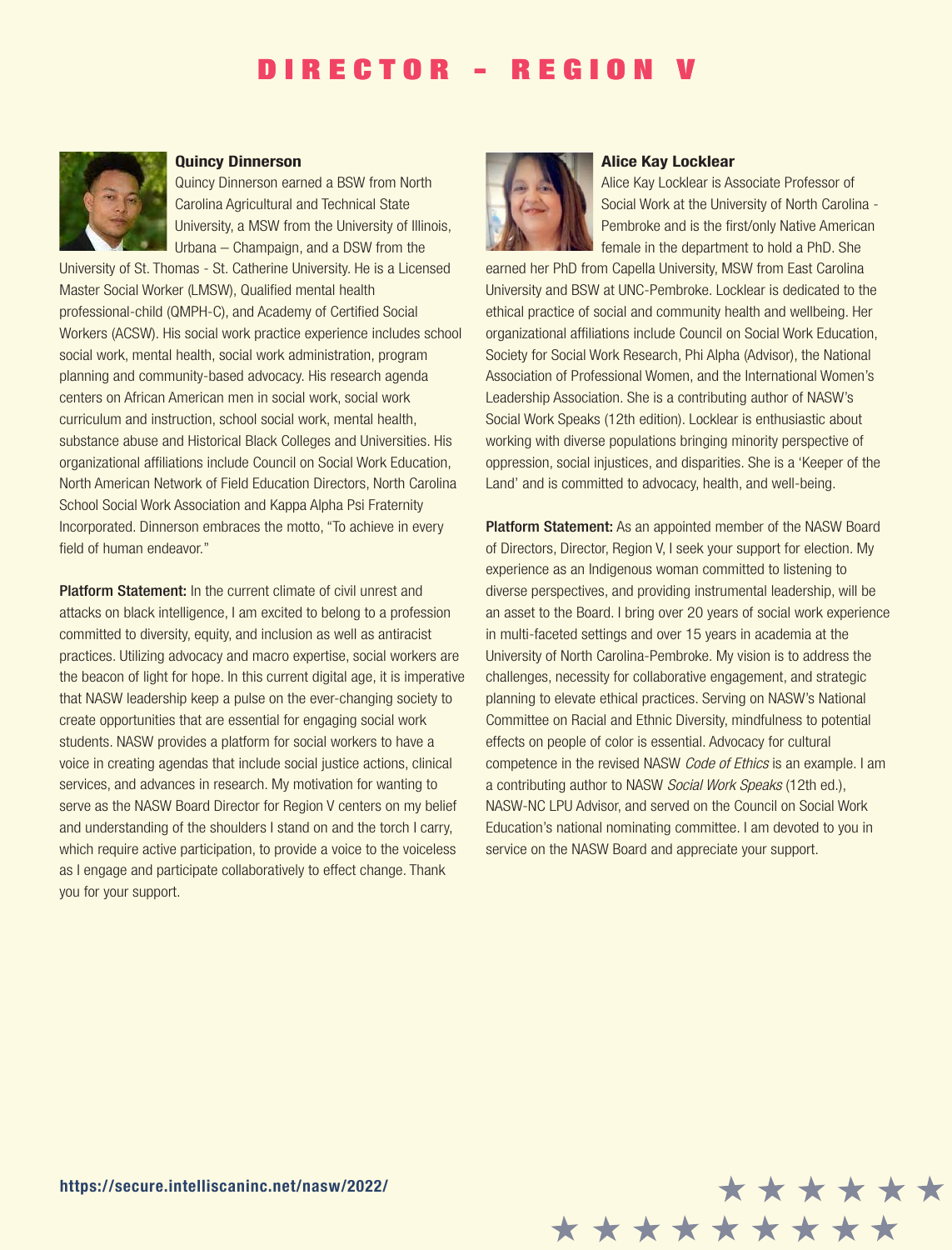### DIRECTOR - REGION VII



#### **Carol Campbell Edwards**

Carol Campbell Edwards is Director of the BSW and Professional Development Programs and Assistant Teaching Professor at Florida State University (FSU) College of Social Work. Carol has

been licensed for 30 years. She obtained her BSW and MSW degrees from FSU and has over 35 years of social work experience. Edwards chairs the College's Student Affairs Committee, coordinates LEAD, and serves on several committees. She also serves on the University Foundation Board's DEI Task Force. Edwards' experience also includes clinical practice, school social work, and 27 years in child welfare leadership. She is past president of NASW Florida (2018-2020) and chair of the national Council of Chapter Presidents (2019-2020); Statewide Conference Chair; Diversity Task Force Member; and Statewide LEAD Committee. Honors include Professor of the Year and NASW Big Bend Social Worker of the Year. Edwards is a member of Leadership Tallahassee Class 39, the National Quality Parenting Initiative, and Alpha Kappa Alpha Sorority, Incorporated.

Platform Statement: In the current climate of civic discord and polarization, I am proud to belong to a profession committed to enhancing the well-being of all people and society. Utilizing clinical and macro expertise, we are the voice of hope and unity. In this defining moment, NASW must lead collaborative initiatives that reflect the Code of Ethics and the Grand Challenges of Social Work. With experienced social workers serving as mentors and supervisors, engaging social work students and new social work professionals in NASW leadership opportunities is essential to remaining relevant and impactful. Through NASW, social workers have a voice in crafting a robust agenda that includes social justice leadership, clinical services expansion, and research investment. My motivation to serve as the NASW Board Director for Region VII centers on my belief that having a voice at the table requires active participation, allowing me to effect member-driven change collaboratively.



#### **Anthony J. Hill**

Anthony J. Hill earned his MSW and PhD degrees in Social Work from Howard University. He is chair of the Department of Social Work at Winthrop University. He holds a clinical license and the

Certified Financial Social Worker and ACSW credentials. Hill has held a myriad of leadership roles at the NASW chapter and national levels. At the DC Metro Chapter, he was vice president for Social Action and president of the chapter board; he serves as member-at-large for the South Carolina Chapter board. At the national level, Hill was a member of the Finance Committee, the Modernization Task Force, Human Resource Committee Chair, and the Council of Chapter Presidents' Chair. Additionally, Hill was a member of the scholarship review panel for the NASW Foundation and Director for Region V on the NASW Board. Hill was the 2021 NASW SC Chapter Social Worker of the Year.

Platform Statement: NASW is part of my professional DNA. I was an employee at the NASW Headquarters when I made the best professional decision of my life – to earn a MSW degree from Howard University. I went on to earn a PhD in social work also from Howard. I have held continuous membership in NASW since 1999 and a myriad of leadership roles, including president (DC Metro Chapter). I serve as the Member-at-Large on the NASW SC Board. I also served on the NASW Board and held several national committee appointments, including the Program Committee and Human Resources Committee. My commitment and dedication to social work and NASW have been steadfast for the last 23 years. If you entrust me with your vote, you have my absolute pledge to advocate for and support policies that benefit the members of Region VII, the profession, and NASW.

\*\*\*\*\*\*\*\*

\*\*\*\*\*\*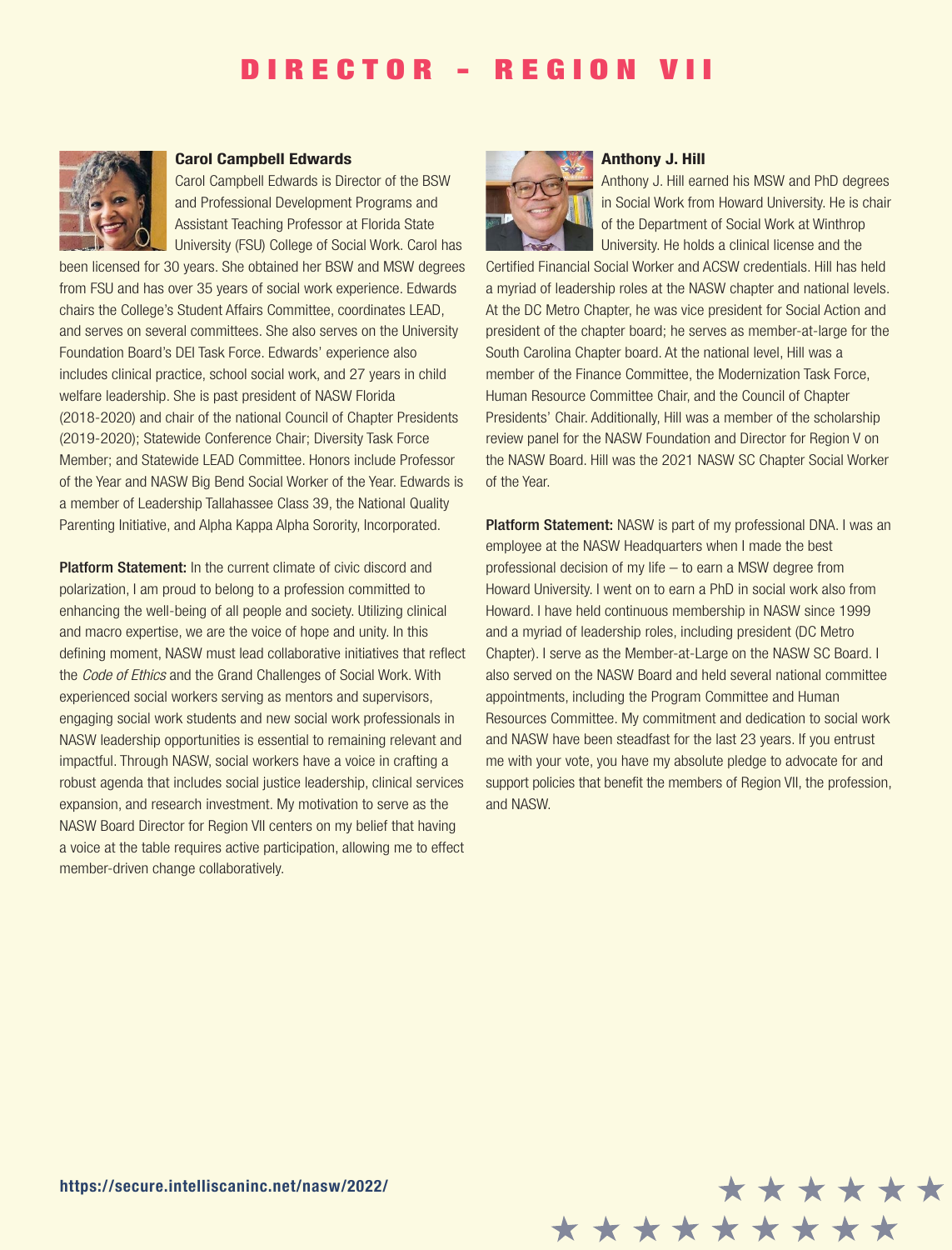## DIRECTOR - REGION XI



#### **LaTonya Scriven Charles**

LaTonya Scriven Charles obtained an MSW from Smith College, an MBA from Louisiana State University, and is pursuing her PhD from the Chicago School of Professional Psychology. She

has founded and manages different agencies with the primary purpose of providing behavioral and mental health care to members of the community. Charles has successfully owned and managed Bayou Mental Health Services, LLC for almost a decade, which has become one of the premier and accredited mental health counseling agencies operating in Rapides Parish, Louisiana. She has served on the Louisiana Board of Social Work Examiners where she used her social work knowledge to enhance social work practice. Charles was awarded the "Top Twenty Under 40" in her community as well as other nominations and awards and is consistently tapped by groups and organizations for her vast expertise and contribution. As a licensed clinician, Charles applies diligent analysis, object approach, and strategic thinking in all her endeavors whether dealing with a single client, business entity, or an institution.

Platform Statement: As a member and leader within the organization, I have demonstrated that effective decision making is based on clear strategic thinking as well as an understanding of the issues and concerns that are relative to the profession and community that we serve. This approach has shaped my work over the last 20 years in various positions with nonprofits, agencies, and as an entrepreneur.

If elected the NASW Board Director for Region XI, I would fulfill my responsibilities in a proactive, positive, and informed way. I will continue to be committed to the efforts of moving the profession forward, promote awareness, and engagement with members of NASW. As a former president of the NASW Louisiana Chapter, I understand the decision-making processes that are needed to reflect and foster diversity, inclusiveness, equity, as well as provide constructive and safe environments to address the NASW vision and mission.



#### **Jessica Hope**

Jessica Hope is a global justice, equity, diversity, and inclusion practitioner for over 15 years. She holds a master's degree in Advanced Generalist Social Work from Indiana University – Purdue

University, Indianapolis. She further expanded her advocacy conversations into the disparities of poverty by becoming a Certified Financial Social Worker. She uses data science and evidence-based practices, focused on measurable outcomes, to hold leaders accountable and influence change for equality and belonging. Hope is a 20-year army veteran. She served as a suicide intervention specialist, equal opportunity, sexual assault advocate, resiliency advisor, and senior people leader. She counsels on how these issues intersect with the whole person concept, military leadership, culture, resiliency, and wellness. Hope is a diversity and inclusion board member for the Society for Insurance Research, a member of Veterans of Foreign Wars, Society for Human Resources Management. She has extensive work experience with local, state, and federal government representatives.

**Platform Statement:** It is a privilege to be a candidate for the NASW Board Region XI position. After military service, I returned to the south as soon as I could, and I am excited at the opportunity to tackle issues impacting our region. I am passionate about linking the macro to the micro, sharing the impact of high-level policies on individual people. My breadth of work spans from national policy influence, local government planning, and a myriad of corporate, military, law enforcement, and non-profit experience. I am known for leading with extreme ownership, fierce belief in the goodness of others, listening intently, and saying hard things with the come from of love. I ask the same of those around me and bring these values with me into this position. You can count on me to advocate for our profession and meet complex and challenging topics head on.

\* \* \* \* \*

x x x x x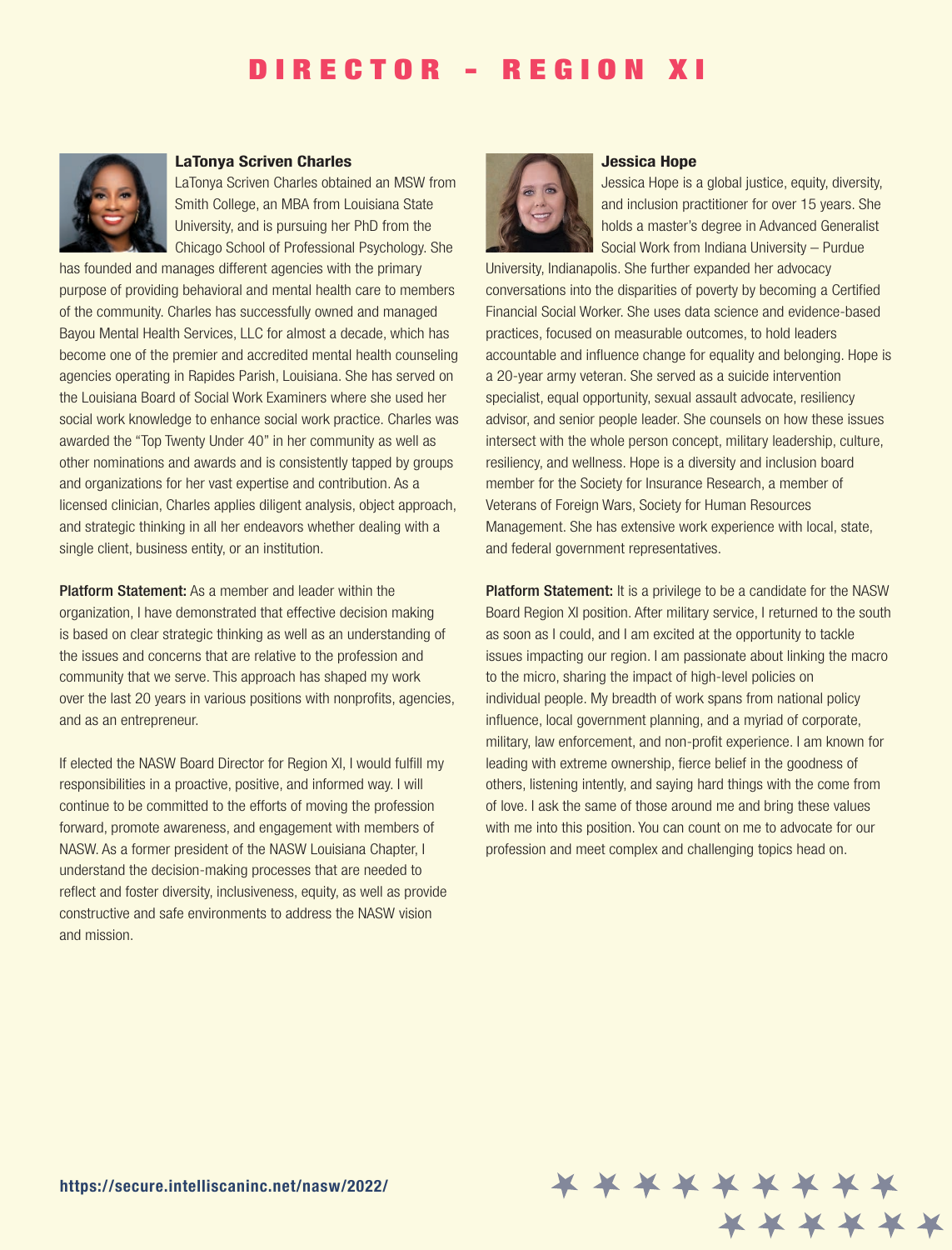### DIRECTOR - REGION XII



#### **Esther Langston**

Esther J. Langston received a BA in Business Education from Wiley College, a MSW from San Diego State University, a third-year certificate in social work and gerontology from the University

of Southern California, Los Angeles, and a PhD in Human Service Administration from the University of Texas at Arlington. She is professor emeritus of social work at the University of Nevada – Las Vegas (UNLV) and director of the Family Support Services Division for the Center of Academic Advancement and Enrichment at UNLV. Langston has held numerous leadership roles at the NASW chapter and national levels including member-at-large and secretary of the NASW Board of Directors; Council of Chapter Presidents' chair; member Personnel committee, National Committee on Nominations and Leadership Identification, Audit and Awards Committees and chair of the Legal Defense Board and the National Committee on Women's Issues. She is also past president of the NASW Nevada Chapter. Her organizational affiliations include Council on Social Work Education, Association of Baccalaureate Program Directors, American Society on Aging. CIMPAD and Delta Sigma Theta Sorority, Inc.

Platform Statement: The primary functions of NASW are to provide service to members, maintain fiscal stability and a governance structure that enhances the program and services of the Association. If elected, my goal will be to work with the membership of Region XII, the Board of Directors, and staff to ensure programs and services reflect the mission of NASW and the diversity of Region XII. I will work diligently to foster collaboration among the states within the region and other parts of the Association. I have served on numerous boards including: NASW, NASW Nevada Chapter, Council on Social Work Education, Baccalaureate Program Directors, and other boards at the international, national, state, city and community levels.

My commitment and dedication to the social work profession and my leadership experience have equipped me to carry out the tasks for the position of region XII director.



#### **Michelle Pliske**

Michelle Pliske is assistant professor of social work at Pacific University and director of field education for the BSW program. She received her undergraduate degree in psychology from the

University of Washington, MSW from Portland State University, and DSW from the University of Pennsylvania. She is a licensed clinical social worker and registered Play Therapy supervisor. Pliske provides clinical supervision to post-graduate mental health professionals and counseling to children and families impacted by trauma and adversity. She has served on the NASW Oregon Chapter board as regional representative, vice president, and president. Pliske is a member of BPD, CSWE, NASW, APT, WPATH, and ISTSS. She has earned post-graduate certifications in animal assisted human health, trauma-informed care, EMDR, and play therapy. Pliske engages in research and scholarship focused on social work leadership, pedagogical practices, and pediatric mental health.

Platform Statement: My intention in wanting to serve on the NASW Board is to support the mission of social work. If elected, I will work diligently to elevate the social work profession, create sustainability practices within social work, and work with leaders to transform policy which better positions social workers in the field to navigate complex social challenges. I believe we need to organize and build opportunities to join our voices for creating social change. My service to the social work profession and NASW at the national level will utilize my academic experience, strong background in clinical practice, and years of successful organizational leadership. I intend to work collaboratively and diligently with social work organizers and allied professionals to develop stronger coalitions in developing new thinking to address large social problems impacting our workforce across the nation. Thank you for your consideration and I appreciate your vote and support in my candidacy.

\* \* \* \* \*

x x x x x